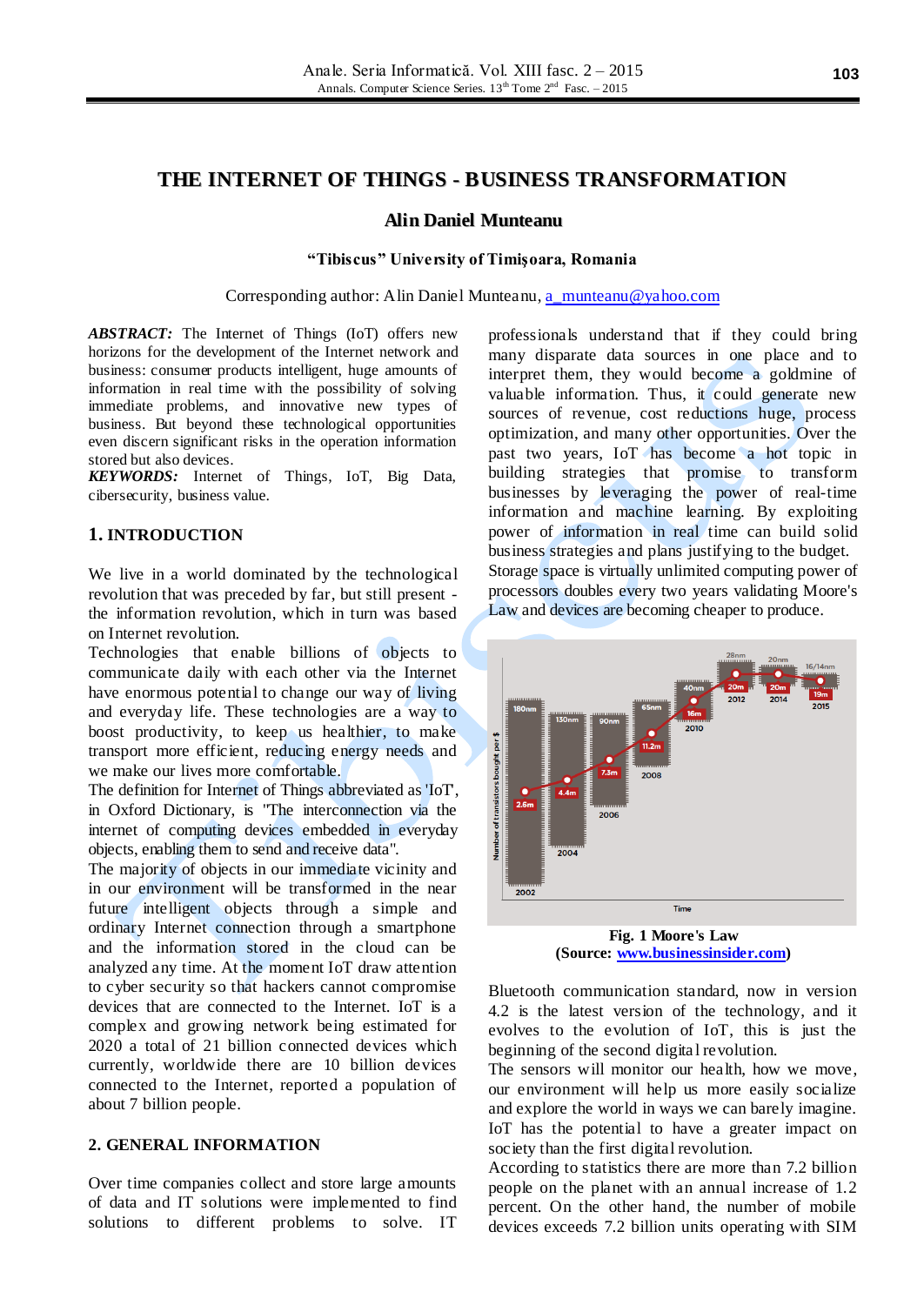card type. No other technology has had an impact as big as mobile telephony, with phenomenal growth never before, from 7.2 billion within 30 years.

The concept of the Internet of all things is not new, it first appeared in the late 90s. Internet everything is a collection of hardware and software. The hardware consists of devices that are / interconnect (sensors, smartphones, 4G telecom networks, Wi-Fi, Bluetooth, etc.) and the software platforms include storage space and data analytic applications that are provided to users. When these elements are combined to provide real-time, there may be a positive influence on businesses that conduct.

IT development is primarily due to the cheapening accessibility smart devices and small size semiconductor chips, resulting in devices small enough size and powerful in terms of computing power so as to be invisible in the physical world.

Second increasing the availability of the Internet, communications networks and their capacity had a role in the development IoT community. Failure to connect a static computing environment various devices was resolved wireless networks that have allowed interconnection.

The emergence of open-source software, hiring hardware and data storage in the cloud have resulted in a reduction in the cost of IT budgets resulting in an easier and simpler to maintain and organize data increasingly bulkier. Thus, innovation in data storage management and clearly defined IoT's role in everyday life.

IoT and Big Data work together on the development of companies with technologies that underpin them. The basic structure of IoT is:

At the first level, fog or edge computing, are found all kinds of devices and sensors that are interconnected and transmit information in real time. $[B+14]$ 

Their operation is determined by a series of systems, communications technologies and protocols. At this level devices that exchange information between them subsequently make smart decisions based on this information.

This small date is sent via a global infrastructure IaaS, level  $2 -$ cloud, to the datacenter. Once arriving at this point there is a detailed analysis of their database and storage in organized for handling large data volumes (fig. 2).

Level 3 (Fig. 2) Implementation of all these technologies is achieved due to financial and time resources very expensive, generally by calling for integrated applications-developed by companies like Hortonworks and Cloudera. The public cloud vendors all offer Database as a Service (DaaS) technologies, where these complex stacks is running as a managed service and accessible via the API to developers.[G+13]

The advantage of this service information management consists in automatically handle auto scaling and database management tasks, which is a gain of time managing business requirements.

In the level 4 (Fig. 1) can build applications to exploit existing information aiming to increase business value. Real-time data is what drives IoT.

The true value of the IoT on the number of data sources, different, which collects real-time information from multiple devices, resulting providing new insights in real time. [Gro08]



**Fig. 2 Basic technologies of IoT (Source: Cloud Technology Partners Inc., 2015)**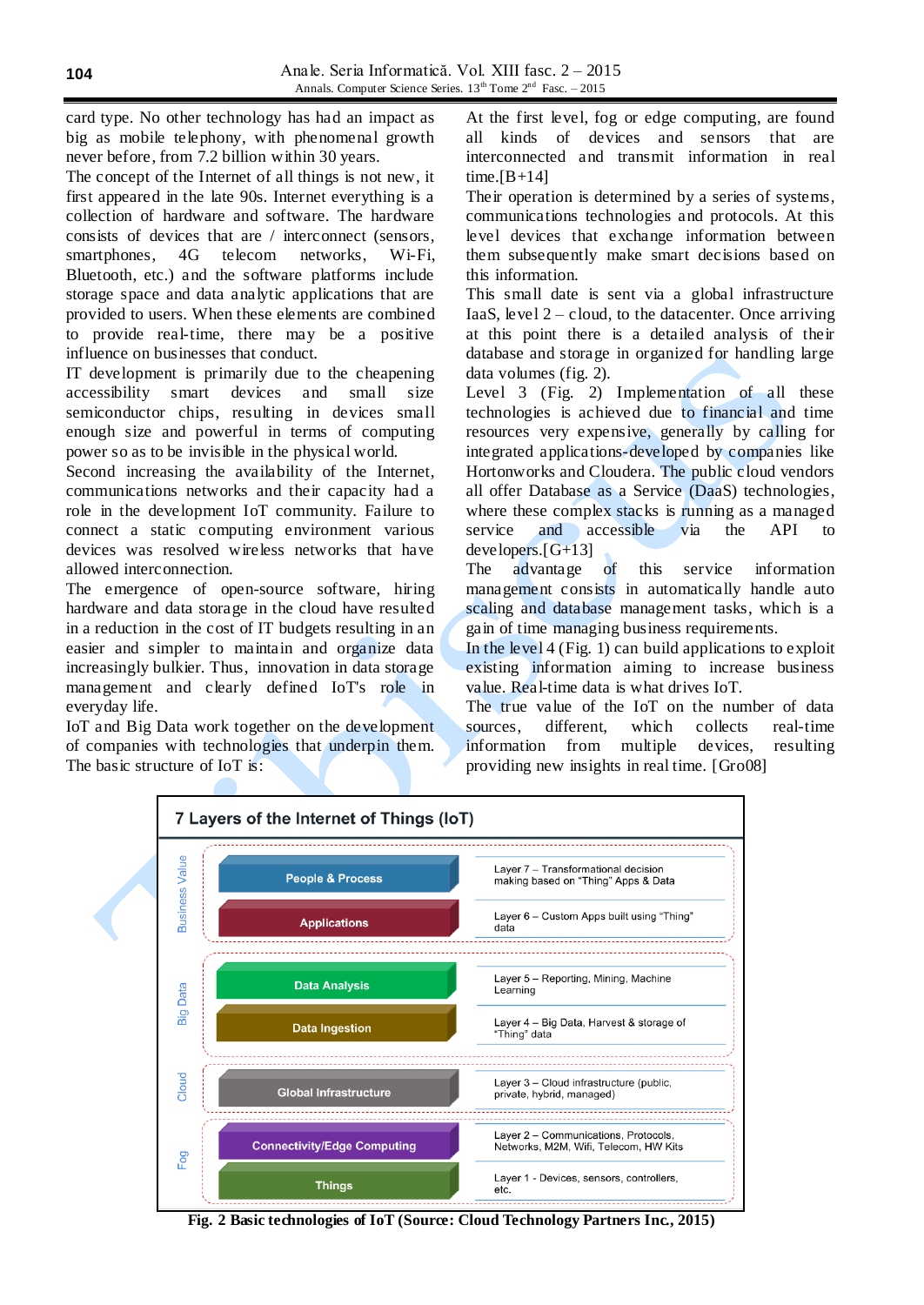Anale. Seria Informatică. Vol. XIII fasc. 2 – 2015 Annals. Computer Science Series.  $13^{th}$  Tome  $2^{nd}$  Fasc.  $-2015$ 







## **3. BUSINESS VALUE OF IOT**

IoT full adoption, by connecting billions of devices, could generate unpredictable social changes in their entirety. For a full adoption IoT requires a thorough analysis of public perceptions of the benefits and risks of the technology. In this regard, civil society has an important say and application developers and researchers need to take account of this aspect for the development of their concerns, so that the benefits and risks are balanced proportion.

Business evolution while the emergence of a new topic (ideas) is crucial. There is an impressive increase in research activity in the early appearance of articles subject materialized through publications, conferences, meetings, following a period of decreasing activities due to exhaustion interest for the subject, again following an exponential increase in activity due to its relevance to investors.



**Fig. 5 The key moments in adopting new technologies**

The new concept of manufacturing products is to eliminate those elements that lead to the development of a product difficult, cumbersome to use etc., resulting in a product in terms of hardware subjected to a limited number of constraints.  $[C+14]$ 

This friction from the hardware can not be entirely eliminated, with real world constraints that simply can not find, yet, solving the software.